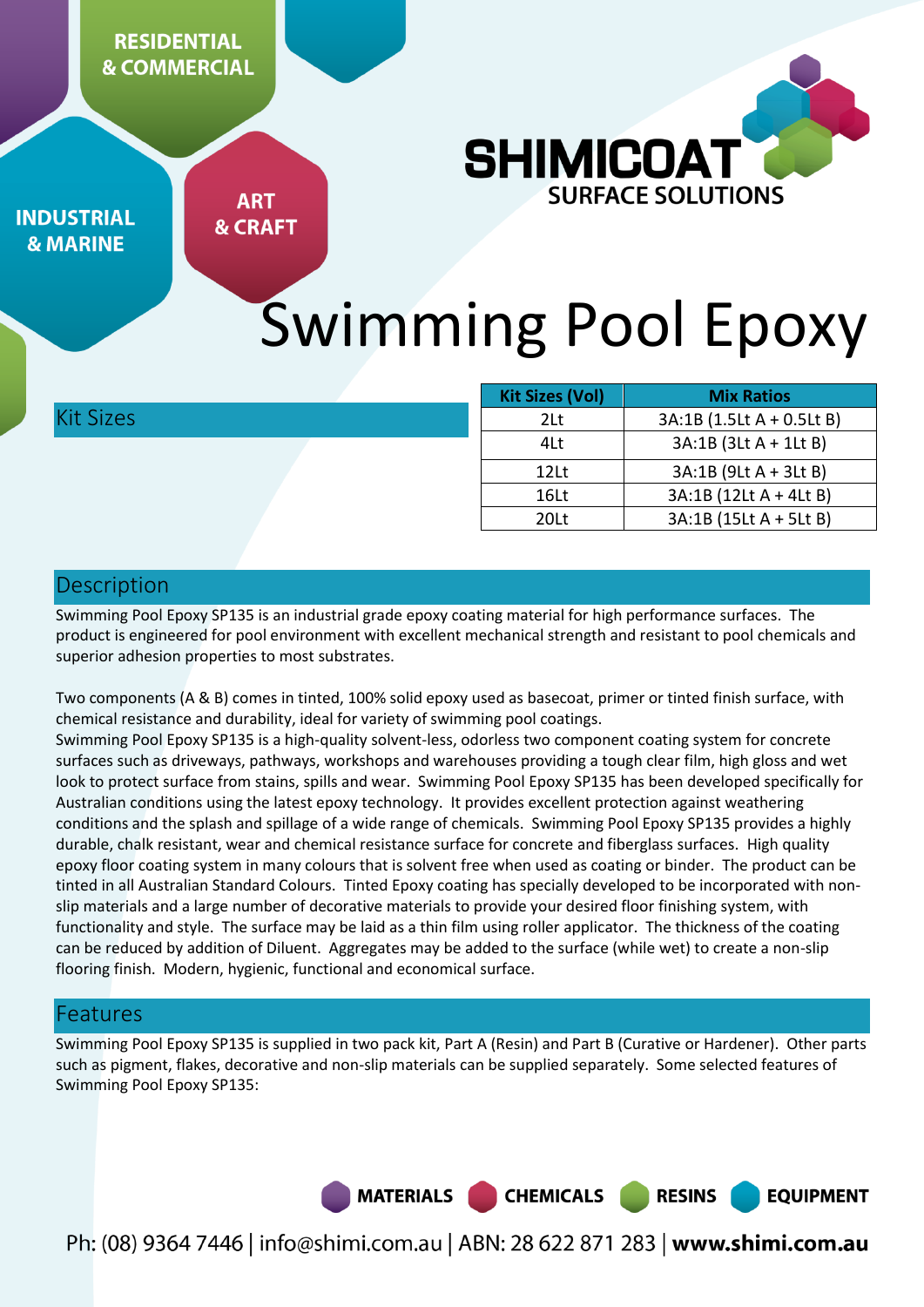

- Modern, Hygiene, Functional and Economical.
- Heavy duty clear or pigmented coating for concrete and polished concrete floors.
- Highly resistant to chemical attack and pedestrian or vehicular traffic.
- Can be used in conjunction with graded aggregates to produce durable decorative floor finishes.
- Long lasting and easily maintained with good resistance to a wide range of domestic and commercial chemicals.
- Solvent free when used as a clear unpigmented coating or binder.
- Outstanding water resistance.
- Seamless, easy to clean and maintain.
- Suitable for Flake Flooring systems, see SHIMI FLAKE flooring system.
- Superior Chemical Resistant Finished surface
- Solvent Free (Unless you apply Diluent for thickness control)
- Engineered formulation for trafficable area with high mechanical strength
- DIY Friendly, easy to apply and curable over a wide range of temperature
- Available with a wide range of Flakes for decorative concrete
- Ideally compatible for Non-Slip Flooring System

## Colour Chart

#### Standard Colours:

- BRIGHT BLUE B23
- PALE BLUE B35
- BLUEBELL B41
- SKY BLUE B45
- OPALINE G32
- BEANSTALK G37
- NEUTRAL GREY N23
- CREAM Y34
- White N14
- Black N61
- Dark Grey N64
- Terracotta R52
- Dark Brown X65

SHIMICOAT offers all Australian Standard AS2700 Colours, consisting of 206 colours. Please contact SHIMICOAT office for your custom design tint. Extra charges may apply.

**WARNING:** Pool Epoxy is highly chemical resistant however, certain Tints may react with pool chemicals and fade or discolor. We recommend UVthane PLUS as final topcoat to protect the surface from chemical attack.

#### Coverage

F

1L covers approximately 5sqm per coat, 200micron thickness. Minimum two coats required. First coat usually consumes more and the second coat less.

## Applications

Roller, Brush or Squeegee.

## Dry Time at 25°C

| Re-Coat:            | <b>Over WEATERIALS</b>   | <b>CHEMICALS</b>                                                   | <b>RESINS</b> | <b>EQUIPMENT</b> |  |  |
|---------------------|--------------------------|--------------------------------------------------------------------|---------------|------------------|--|--|
| <b>Fully Cured:</b> | 7 days (Vehicle Traffic) |                                                                    |               |                  |  |  |
| <b>Dry Cured:</b>   |                          | 12-24 hours – Foot Traffic (depending on temperature and humidity) |               |                  |  |  |
| Thin Film Set:      |                          | 8 Hours (Min, depending on temperature and humidity)               |               |                  |  |  |
| <b>Tack Free:</b>   | 2-3 hours                |                                                                    |               |                  |  |  |
| Pot Life:           | 45 minutes at 25°C       |                                                                    |               |                  |  |  |

Ph: (08) 9364 7446 | info@shimi.com.au | ABN: 28 622 871 283 | www.shimi.com.au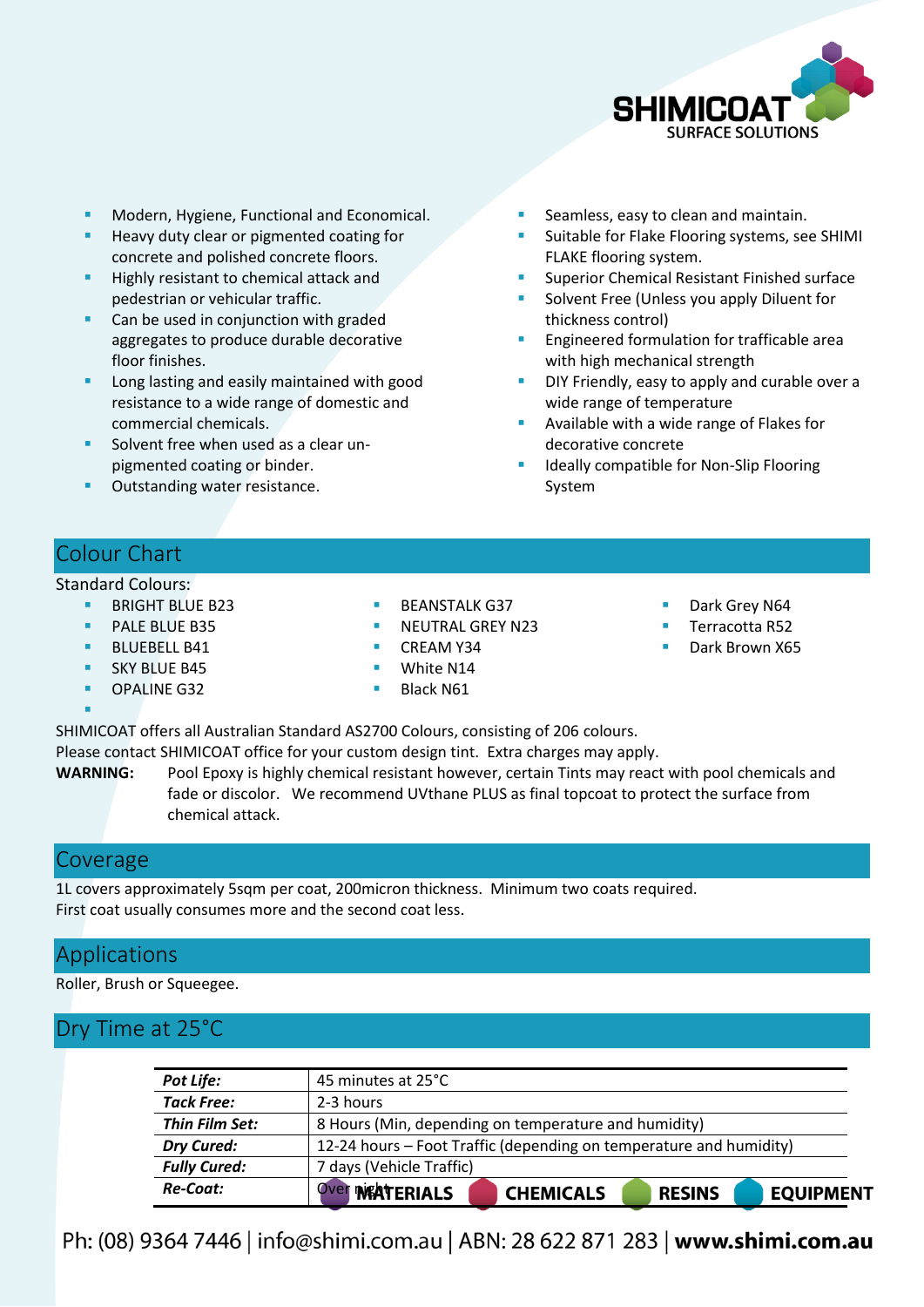

## Clean Up

Thinner & Diluent (Blend of Solvents).

#### Preparations

Clean and dry surface. Ensure surface to be coated is free of all dirt, grease, oil, paint, curing agents and other contaminants. Removal of Oil Contamination by degreaser and alkaline cleaning pressure wash Acid-wash to enhanced surface porosity and etch the surface. Ensure moisture free surface. Allow to completely dry, run Dry Test. Place a piece of plastic over a small area, tape the edges and leave for 1 hour. Remove plastic, if there is no moisture on either surface, concrete is sufficiently dry. Ideally, always consider surface grinding and removal of loose materials. Grinding is always advisable prior to application of all Shimicoat Epoxy products, to maximize adhesion. For further information, please refer to SHIMICOAT Instruction for "Surface Preparations"

#### **Specifications**

Physical & Chemical properties of Swimming Pool Epoxy SP135:

| <b>Mix Ratios</b>                           | 3A:1B (Volume) or 4.5A:1B (Weight)                   |
|---------------------------------------------|------------------------------------------------------|
|                                             | For Example: $3$ Lt of A (4.5Kg) & 1Lt of B (1Kg)    |
| Pot Life @25°C                              | 45 <sub>min</sub>                                    |
|                                             |                                                      |
| <b>Colour of Blend</b>                      | Available in All Australian Standard AS 2700 Colours |
| <b>Specific Gravity (SG) of Blend</b>       | 1.4                                                  |
| Low Profile Coverage (Kg/sqm)               | Roller Application (200micron) - 0.2Kg of Blend per  |
|                                             | sqm                                                  |
| Maximum Temperature Surface Exposure (°C)   | 140                                                  |
| <b>Initial Cure Time (Hours)</b>            | 24Hours                                              |
| <b>Ultimate Cure Time (Days)</b>            | 7 Days                                               |
| <b>Compressive strength (ASTM D 695-85)</b> | >70                                                  |
| Tensile strength (ASTM D 638-86)            | $>15$                                                |
| Flexural strength (ASTM D 790-86)           | >15                                                  |
| Hardness shore D (ASTM D2240-86)            | >81                                                  |
| <b>Abrasion Resistance (ASTM D4060-90)</b>  | 0.056 g/1000 cycle                                   |

MATERIALS CHEMICALS RESINS

Ph: (08) 9364 7446 | info@shimi.com.au | ABN: 28 622 871 283 | www.shimi.com.au

**EQUIPMENT**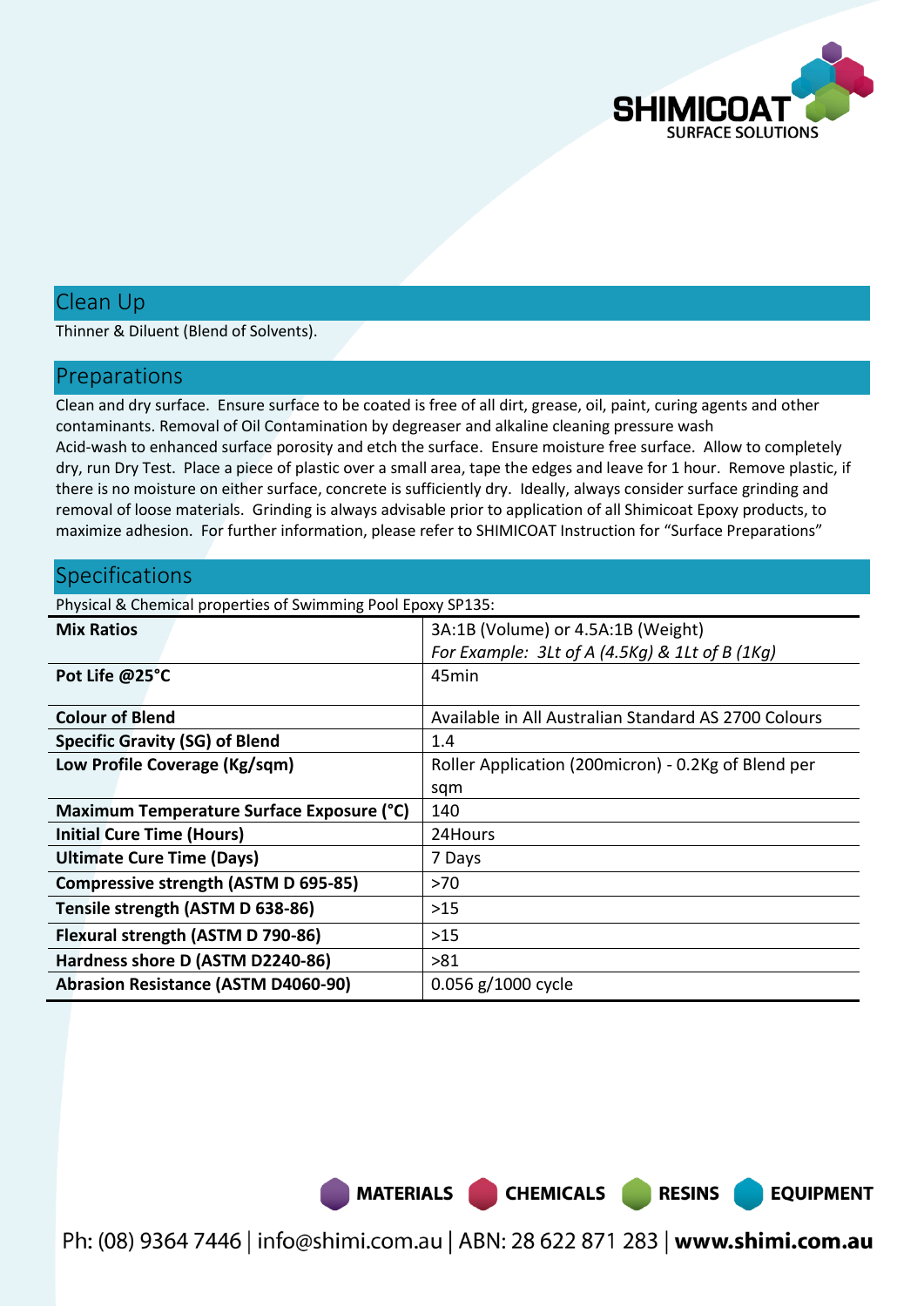

#### Specific resistance properties of Swimming Pool Epoxy SP135, in harsh chemicals:

| Media        | Reagent                      | Rating                                                              |                |  |  |
|--------------|------------------------------|---------------------------------------------------------------------|----------------|--|--|
|              | Hydrochloric Acid            | B                                                                   |                |  |  |
| Acids        | Sulphuric Acid               |                                                                     | $\overline{C}$ |  |  |
|              | Acetic Acid                  |                                                                     | B              |  |  |
|              | Nitric Acid (10% max)        | $\mathcal{C}$                                                       |                |  |  |
|              |                              | Phosphoric Acid (25% max)                                           | B              |  |  |
|              | Sodium Hydroxide             |                                                                     | B              |  |  |
|              |                              | Sodium Hypochlorite (Pool Chlorine)                                 | $\mathbf{A}$   |  |  |
|              | Ammonium Hydroxide           |                                                                     | A              |  |  |
| Alkalis      | Potassium Hydroxide          | $\bf{B}$                                                            |                |  |  |
|              | Sodium Hypochlorite (Bleach) | A                                                                   |                |  |  |
|              | Xylene                       |                                                                     | А              |  |  |
|              | Methyl Ethyl Ketone (MEK)    | $\overline{C}$                                                      |                |  |  |
| Solvents     | Diesel                       | A                                                                   |                |  |  |
|              | Ethanol                      | А                                                                   |                |  |  |
|              | Acetone                      | В                                                                   |                |  |  |
|              | Kerosene                     |                                                                     | А              |  |  |
|              | Petrol                       |                                                                     | A              |  |  |
|              | Wine & Beer                  |                                                                     | $\overline{A}$ |  |  |
| <b>Code</b>  | <b>Resistance</b>            | <b>Description</b>                                                  |                |  |  |
| A            | Excellent                    | Suitable for Long term immersion                                    |                |  |  |
| B            | Good                         | Suitable for Short-term immersion (Max 3                            |                |  |  |
|              |                              | days)                                                               |                |  |  |
| $\mathsf{C}$ | Caution                      | Very short contact time is OK, spill and splash                     |                |  |  |
| D            | Danger                       | Not Recommended                                                     |                |  |  |
|              |                              | Indicative reference only. Tested in laboratory conditions at 25°C. |                |  |  |

#### Resistance properties of Swimming Pool Epoxy SP135:

| <b>Heat Resistant</b>   | $140^{\circ}$ C                                                                                     | <b>Alkalis</b>            | <b>Resist Short term</b><br>immersion in all<br>alkalis.                              |  |  |
|-------------------------|-----------------------------------------------------------------------------------------------------|---------------------------|---------------------------------------------------------------------------------------|--|--|
| <b>Weather Proofing</b> | All Epoxy Coatings<br>may yellow with<br>time. Weatherproof<br>top coat may be used<br>if required. | <b>Salts &amp; Brines</b> | Resist continuous or<br>long-term immersion<br>in all Salts & Brine<br>systems.       |  |  |
| <b>Solvents</b>         | Resistant to most<br>hydrocarbon solvents<br>and alcohols.                                          |                           | Excellent resist to<br>continuous or long<br>term immersion in<br>fresh & Salt Water. |  |  |
| <b>Acids</b><br>.       | Resist spMATERIALS<br>spills in all acids.                                                          | <b>Abr&amp;HEMICALS</b>   | <b>BESINAt whenEQWIPMENT</b><br>cured (7 Days)                                        |  |  |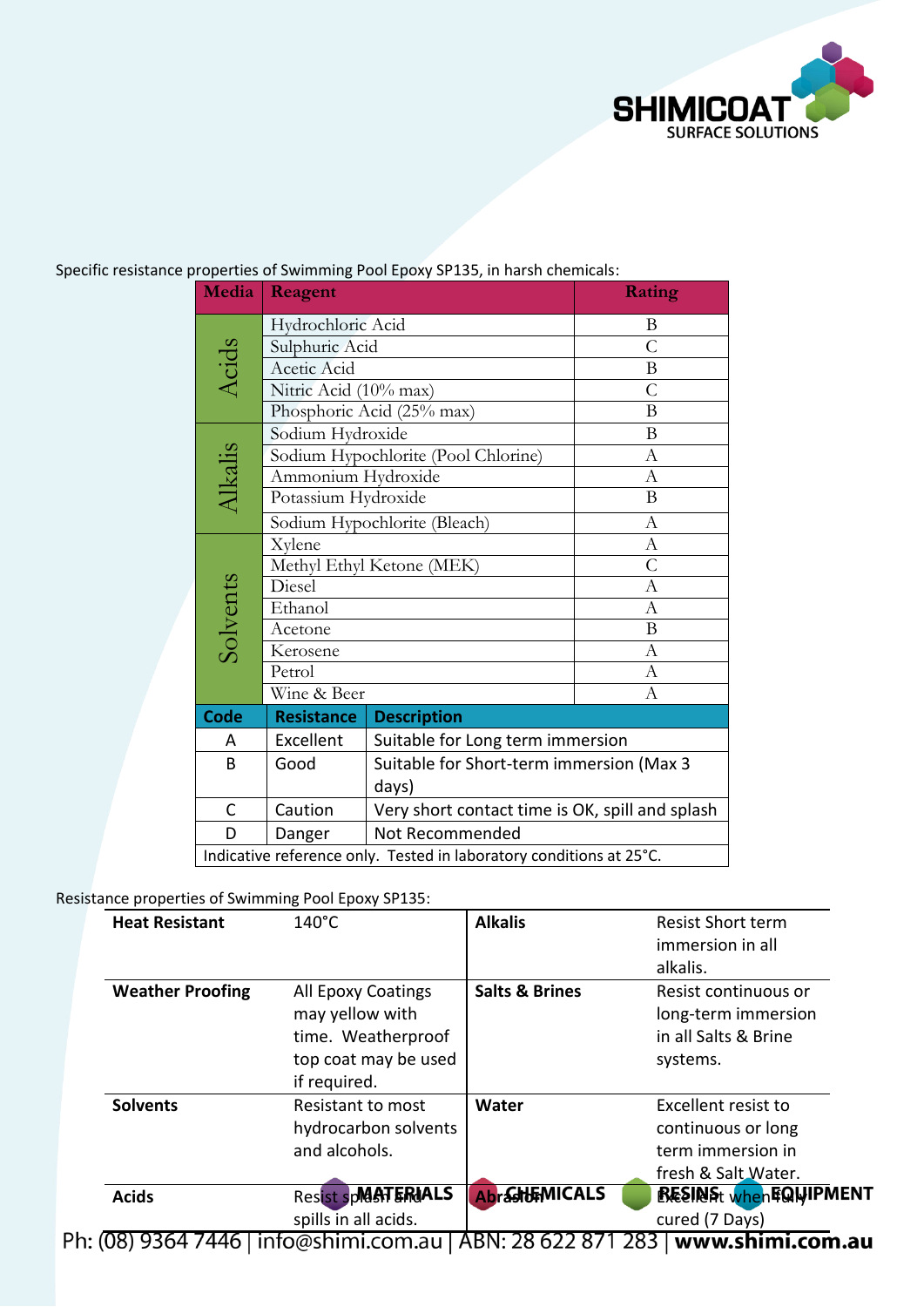

## Direction

#### Mixing:

Mix thoroughly for a minimum 3 minutes manual or with mechanical mixer at low speed (750rmp Max). If mixing smaller portions mix at a ratio of 3A:1B by volume. For example, to prepare 2Kg mix, add 500mL of Part B into 1.5Lt of Part A.

- Ensure surface to be coated is dry, moisture can cause blooming and delamination.
- **Pot life is approximately 45 minutes, work within 30min to ensure easy flow application.**
- SHIMI COLOURS, SHIMI METALLIC or SHIMI GLITTERS should be first added to Part A (Resin). Mix slowly using drill mixer on low speed. Mix for a few minutes to ensure completely homogenized without lump. Pour the bend into your tray and apply directly on the surface using the roller.
- Use steady long strokes and avoid overworking the roller or pushing your roller too quickly as this may trap air bubbles in the coating.
- Do not apply if the rain is expected within 24 hours of application.
- New concrete should be allowed to cure fully (at least 28days) before application.
- Keep the pail sealed when not in use. Avoid application on hot surfaces.
- Not Recommended for out of water pool surrounding surfaces
- If directly Under the Sun some yellowing may occur (Pool water adsorb UV radiation of sunlight.

| ͻοχν         | Temp °C        | <b>Pot Life</b><br>(min) | <b>Surface Dry</b><br>(Hrs) | <b>Initial Cure</b><br>(Hrs) | <b>Recoat</b><br>(Hrs) | <b>Fully Cured</b><br>(Days) |
|--------------|----------------|--------------------------|-----------------------------|------------------------------|------------------------|------------------------------|
| L6 hours     | $10^{\circ}$ C | 45                       | 12                          | 24                           | 24                     | 7 Days                       |
|              | $20^{\circ}$ C | 40                       | 10                          | 18                           | 18                     | 7 Days                       |
| l windy<br>. | $30^{\circ}$ C | 35                       |                             | 16                           | 16                     | 7 Days                       |

#### Drying Times

Swimming Pool Ep SP135 cures in 8-1 at 25°C. High temperatures and conditions may speed the

Keep foot traffic off the final coat for at least 16 hours and vehicles for at least 7 days. Full hardness is achieved after 7 days.

## WARNING

curing time.

- Do not apply Swimming Pool Epoxy SP135, if the concrete has a patchy appearance as moisture may be present*.* Dry Test prior to application.
- Direct sunlight and UV radiation my result in chalking, colour variations and yellowing effect over time. It is perfectly fine if under water as water adsorb UV radiation of sunlight.
- Not recommended for Pool surrounding where fully exposed to direct sunlight out of water.
- Pool Epoxy is highly chemical resistant however, certain Tints may react with pool chemicals and fade or discolor. We recommend UVthane PLUS as final topcoat to protect the surface from chemical attack.

## **Storage**

The products shall be stored out of direct sunlight and heat at all times. The shelf life of the product is 24 months, mix uniformly for 3 minutes prior to use.

#### *DISCLAIMER*

Material Safety Data Sheet, Technical and Environmental Data Sheet can be provided upon request. The information provided in this document is guidance only and considering the uses of this product are beyond the seller's control, the product is sold without guarantees or warranties. Warranties and guarantees shall be governed by SHIMICOAT Standard Terms of Sale. The purchaser shall make its own tests to determine the suitability for their specific application, and Shimicoat Pty Ltd is taking no responsibility for misuse of the product. The purchaser assumes all risk<br>Ph: (08) 9364 7446 | info@Shimi.com.au | ABN: 28 622 87